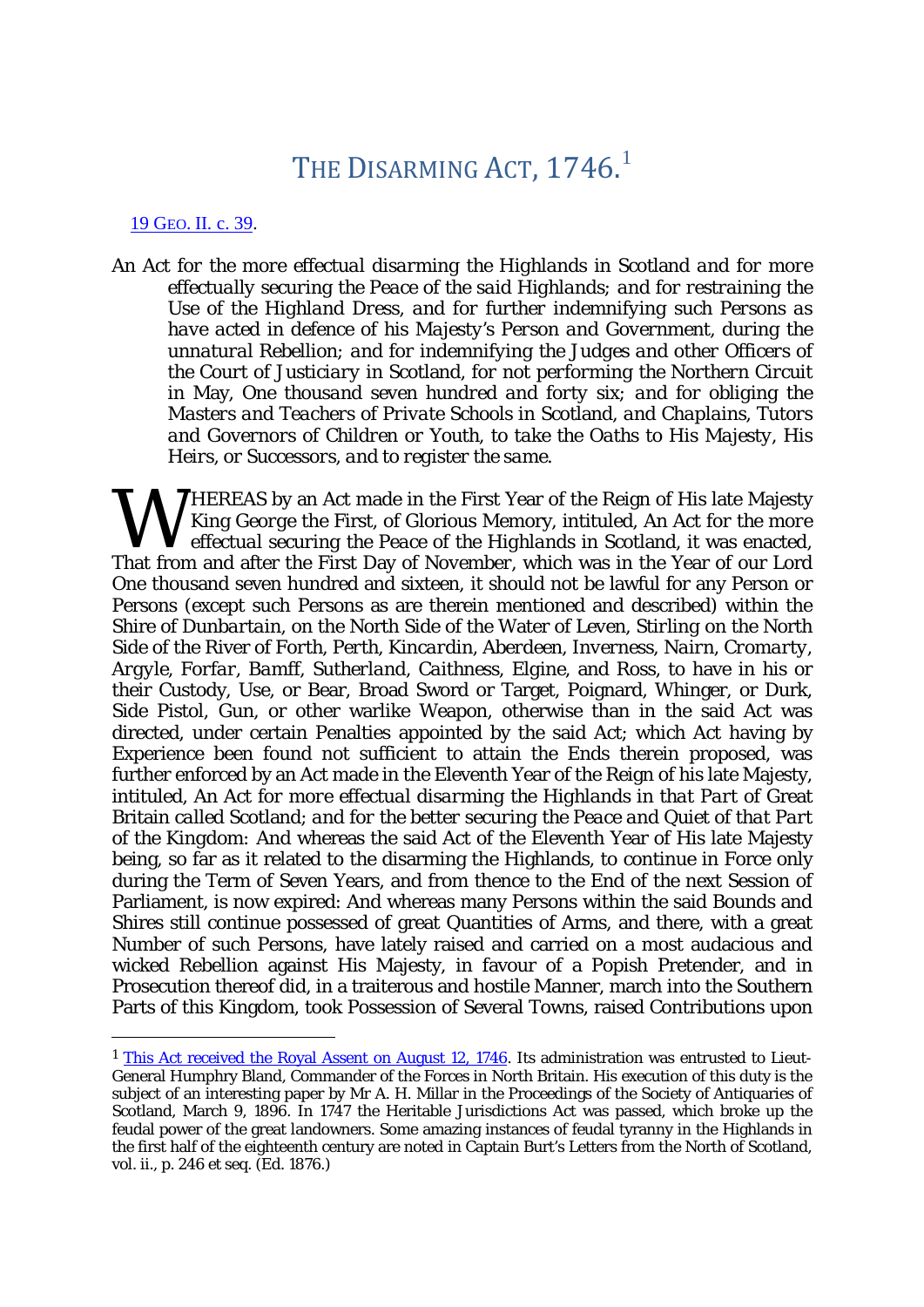the Country, and committed many other Disorders, to the Terror and great Loss of His Majesty's faithful Subjects, until, by the Blessing of God on His Majesty's Arms, they were subdued Now, for preventing Rebellion, and traiterous Attempts in Time to come, and the other Mischiefs arising from the Possession or Use of Arms, by lawless, wicked, and disaffected Persons inhabiting within the said several Shires and Bounds; be it enacted by the King's most Excellent Majesty, by and with the Advice and Consent of the Lords Spiritual and Temporal, and Commons, in this present Parliament assembled, and by the Authority of the same, That from and after the First Day of *August,* One thousand seven hundred and forty six, it shall be lawful for the respective Lords Lieutenants of the several Shires above recited, and for such other Person or Persons as His Majesty, His Heirs, or Successors shall, by His or Their Sign Manual, from time to time, think fit, to authorise and appoint in that Behalf, to issue or cause to be issued out, Letters of Summons in His Majesty's Name, and under his or their respective Hands and Seals, directed to such Persons within the said several Shires and Bounds, as he or they, from time to time, shall think fit, thereby commanding and requiring all and every Person and Persons therein named, or inhabiting within the particular Limits therein described, to bring in and deliver up, at a certain Day, in such Summons to be prefixed, and at a certain Place therein to be mentioned, all and singular his and their Arms and warlike Weapons, unto such Lord Lieutenant, or other Person or Persons appointed by His Majesty, His Heirs, or Successors, in that Behalf, as aforesaid, for the Use of His Majesty, His Heirs, or Successors, and to be disposed of in such Manner as His Majesty, His Heirs, or Successors shall appoint; and if any Person or Persons, in such Summons mentioned by Name, or inhabiting within the Limits therein described, shall, by the Oaths of One or more credible Witness or Witnesses, be convicted of having or bearing any Arms, or warlike Weapons, after the Day prefixed in such Summons, before any One or more of His Majesty's Justices of the Peace for the Shire or Stewartry where such Offender or Offenders shall reside, or be apprehended, or before the Judge Ordinary, or such other Person or Persons as His Majesty, His Heirs, or Successors shall appoint, in Manner herein after directed, every such Person or Persons so convicted shall forfeit the Sum of Fifteen Pounds Sterling, and shall be committed to Prison until payment of the said Sum; and if any Person or Persons, convicted as aforesaid, shall refuse or neglect to make Payment of the foresaid Sum of Fifteen Pounds Sterling, within the Space of One Calendar Month from the Date of such Conviction, it shall and may be lawful to any one or more of His Majesty's Justices of the Peace, or to the Judge Ordinary of the Place where such Offender or Offenders is or are imprisoned, in case he or they shall judge such Offender or Offenders fit to serve His Majesty as a Soldier or Soldiers, to cause him or them to be delivered over (as they are hereby impowered and required to do) to such Officer or Officers belonging to the Forces, of His Majesty, His Heirs, or Successors, who shall be appointed from time to time to receive such Men, to serve as Soldiers in any of his Majesty's Forces in *America;* for which Purpose the respective Officers, who shall receive such Men, shall then cause the Articles of War against Mutiny and Desertion to be read to him or them in the Presence of such Justices of the Peace, or Judge Ordinary, who shall so deliver over such Men, who shall cause an Entry or Memorial thereof to be made, together with the Names of the Persons so delivered over, with a Certificate thereof in Writing, under his or their Hands, to be delivered to the Officers appointed to receive such Men; and from and after reading of the said Articles of War, every Person so delivered over to such Officer, to serve as a Soldier as aforesaid, shall be deemed a listed Soldier to all Intents and Purposes, and shall be subject to the Discipline of War; and in case of Desertion, shall be punished as a Deserter; and in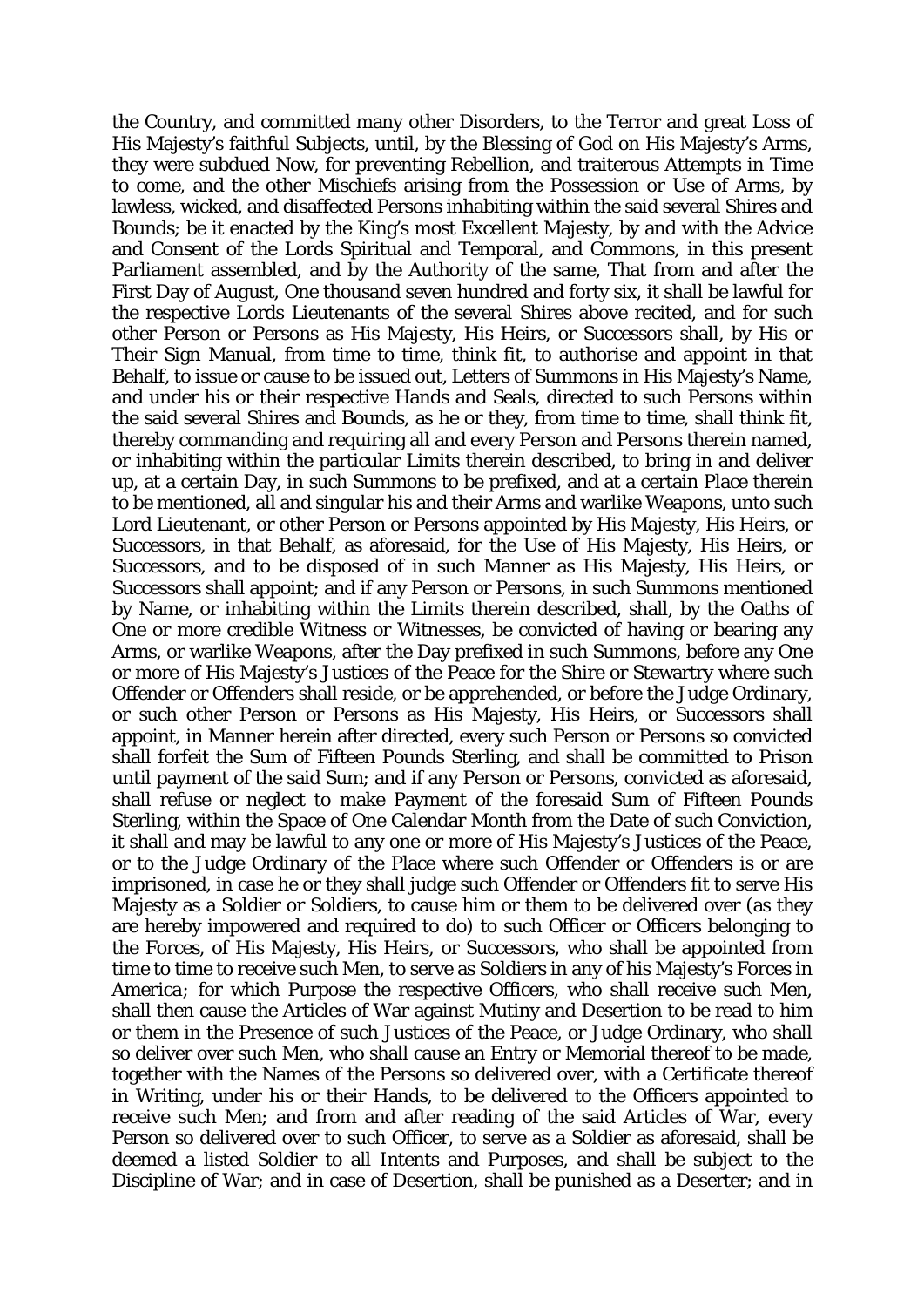case such Offender or Offenders shall not be judged fit to serve his Majesty as aforesaid, then he or they shall be imprisoned for the space of Six Calendar Months, and also until he or they shall give sufficient Security for his or their good Behaviour for the Space of Two Years from the giving thereof.

II. And be it further enacted by the Authority aforesaid, That all Persons summoned to deliver up their Arms as aforesaid, who shall, from and after the Time in such Summons prefixed, hide or conceal any Arms, or other warlike Weapons, in any Dwelling-house, Barn, Out-house, Office, or any other House, or in the Fields, or any other Place whatsoever; and all Persons who shall be accessary or privy to the hiding or concealing of such Arms, and shall be thereof convicted by the Oaths of One or more credible Witness or Witnesses, before any One or more of His Majesty's Justices of the Peace, Judge Ordinary, or other Person or Persons authorized by His Majesty in Manner above mentioned shall be liable to be fined by the said Justices of the Peace, Judge Ordinary, or other Person authorised by His Majesty, before whom he or they shall be convicted according to their Discretion, in any Sum not exceeding One hundred Pounds Sterling, nor under the Sum of fifteen Pounds Sterling, of lawful Money of *Great Britain,* and shall be committed to Prison until Payment; and if the Person so convicted, being a Man, shall refuse or neglect to pay the Fine so imposed, within the Space of One Calendar Month from the Date of the said Conviction, he shall, in case he be judged by any One or more Justice or Justices of the Peace, or the Judge Ordinary of the Place where such Offender is imprisoned, fit to serve His Majesty as a Soldier, be delivered over to serve as a Soldier in His Majesty's Forces in *America,* in the Manner before directed, with respect to Persons convicted of having or bearing of Arms; and in case such Offender shall not be judged fit to serve His Majesty as aforesaid, then he shall be imprisoned for the Space of Six Calendar Months, and also until he shall give sufficient Security for his good Behaviour, for the Space of Two Years from the giving thereof; and if the Person convicted shall be a Woman, she shall, over and above the foresaid Fine, and Imprisonment till payment, suffer Imprisonment for the Space of Six Calendar Months, within the *Tolbooth* of the Head Burgh of the Shire or Stewartry within which she is convicted.

III. And be it further enacted by the Authority aforesaid, That if, after the Day appointed by any Summons for the delivering up of Arms in pursuance of this Act, any Arms or warlike Weapons, shall be found hidden or concealed in any Dwellinghouse, Barn, Out-house, Office, or any other House whatsoever, being the Residence or Habitation of or belonging to any of the Persons summoned to deliver up Arms as aforesaid, the Tenant or Possessor of such Dwelling-house, or. of the Dwelling-house to which such Barn, Office, or Out-house belongs, being thereof convicted in Manner above mentioned, shall be deemed and taken to be the Haver and Concealer of such Arms, and being thereof convicted in Manner above mentioned, shall suffer the Penalties hereby above enacted against Concealers of Arms, unless such Tenant or Possessor, in whose House, Barn, Out-house, Office, or other House by them possessed, such Arms shall be found concealed, do give Evidence, by his or her making Oath, or otherwise to the Satisfaction of the said Justices of the Peace, Judge Ordinary, or other Person authorized by His Majesty, before whom he or she shall be tried, that such Arms were so concealed and hid without his or her Knowledge, Privity, or Connivance.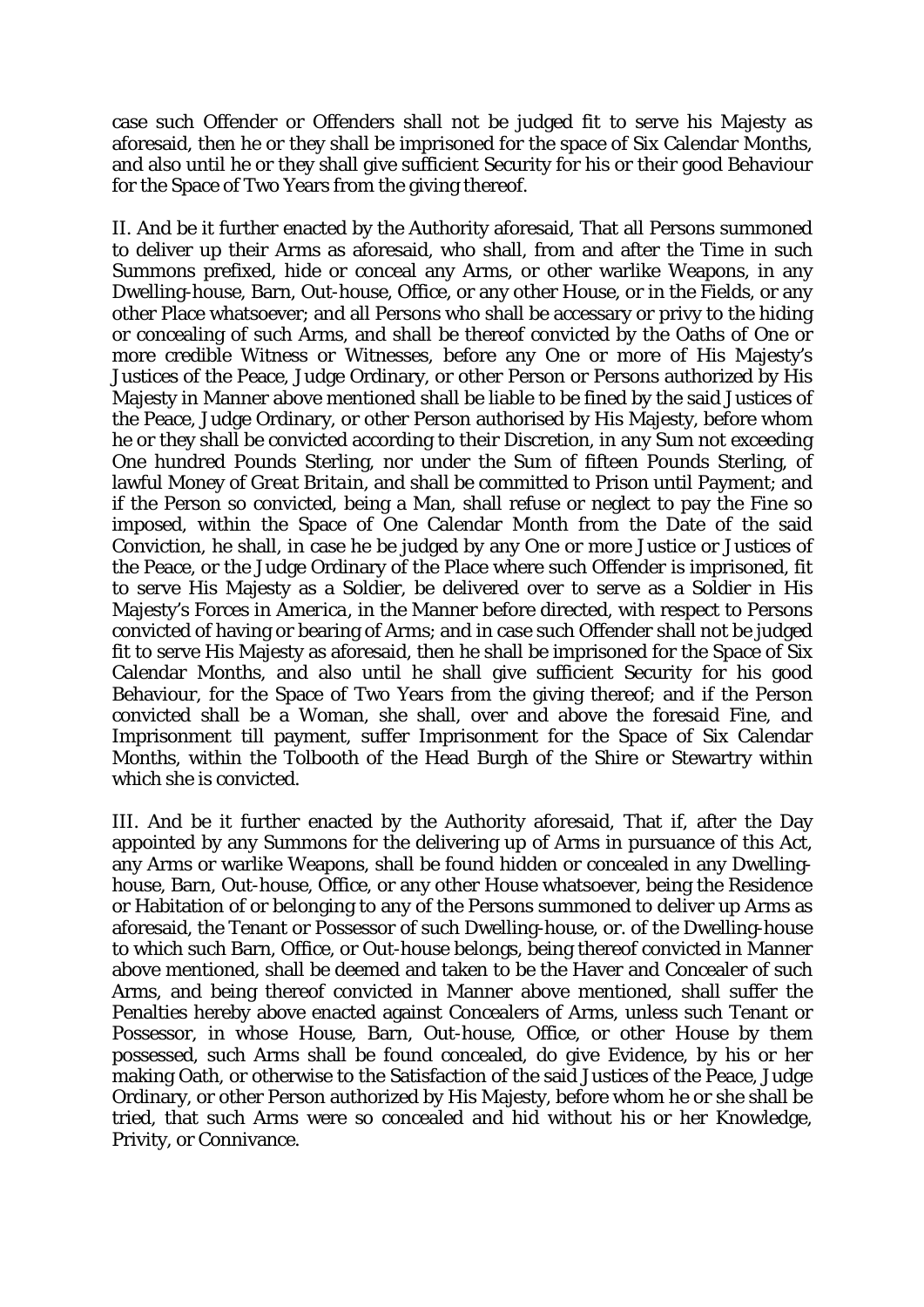IV. And be it further enacted by the Authority aforesaid, That if any Person who shall have been convicted of any of the above Offences, of bearing, hiding, or concealing Arms, contrary to the Provisions in this Act, shall thereafter presume to commit the like Offence a second Time, that he or she being thereof convicted before any Court of Justiciary, or at the Circuit Courts, shall be liable to be transported to any of His Majesty's Plantations beyond the Seas, there to remain for the Space of Seven Years.

V. And for the more effectual Execution of this present Act, be it further enacted by the Authority aforesaid, That it shall be lawful to His Majesty, His Heirs, or Successors, by His or Their Sign Manual, from time to time, to authorize and appoint such Persons as he or they shall think proper, to execute all the Powers and Authorities by this Act given to One or more Justice or Justices of the Peace, or to the Judge Ordinary, within their respective Jurisdictions, as to the apprehending, trying, and convicting such Person or Persons who shall be summoned to deliver up their Arms, in pursuance of this Act.

VI. And to the end that every Person or Persons named or concerned in such Summons, may have due Notice thereof, and to prevent all Questions concerning the Legality of such Notice, it is hereby further enacted by the Authority aforesaid, That such Summons, notwithstanding the Generality thereof, be deemed sufficient, if it express the Person or Persons that are commanded to deliver up their Weapons, or the Parishes, or the Lands, Limits, and Boundings of the respective Territories and Places, whereof the Inhabitants are to be disarmed as aforesaid; and that it shall be a sufficient and legal Execution or Notice of the said Summons, if it is affixed on the Door of the Parish Church or Parish Churches of the several Parishes within which the Lands (the Inhabitants whereof are to be disarmed) do lie on any *Sunday,*  between the Hours of Ten in the Forenoon, and Two in the Afternoon, Four Days at least before the Day prefixed for the delivering up of the Arms, and on the Market Cross of the Head Burgh of the Shire or Stewartry within which the said Lands lie, Eight Days before the Day appointed for the said Delivery of the Arms; and in case the Person or Persons employed to affix the said Summons on the Doors of the several Parish Churches, or any of them, shall be interrupted, prevented, or forcibly hindered, from affixing the said Summons on the Doors of the said Churches, or any of them, upon Oath thereof made before any of His Majesty's Justices of the Peace, the Summons affixed on the Market Cross of the said Head Burgh of the Shire or Stewartry as aforesaid, shall be deemed and taken to be a sufficient Notice to all the Persons commanded thereby to deliver up their Arms, within the true Intent and Meaning, and for the Purposes of this Act.

VII. And to the end that there may lie sufficient Evidence of the Execution, or Notice given of the Summons for disarming the several Persons and Districts, as aforesaid, be it further enacted by the Authority aforesaid, That upon the elapsing of the said several Days to be prefixed for the delivering up Arms, the Person or Persons employed to fix the Summons, as above mentioned, on the Market Cross of the Head Burghs of any Shire or Stewartry, shall, before any One of His Majesty's Justices of the Peace, for the said Shire or Stewartry, make Oath, that he or they did truly execute and give Notice of the same by affixing it as aforesaid; and the Person or Persons employed to affix the said Summons on the Doors of the Parish Church or Parish Churches, shall make Oath in the same Manner, and to the same Effect, or otherwise shall swear that he or they were interrupted, prevented, or forcibly hindered from affixing the said Summons as aforesaid; which Oaths, together with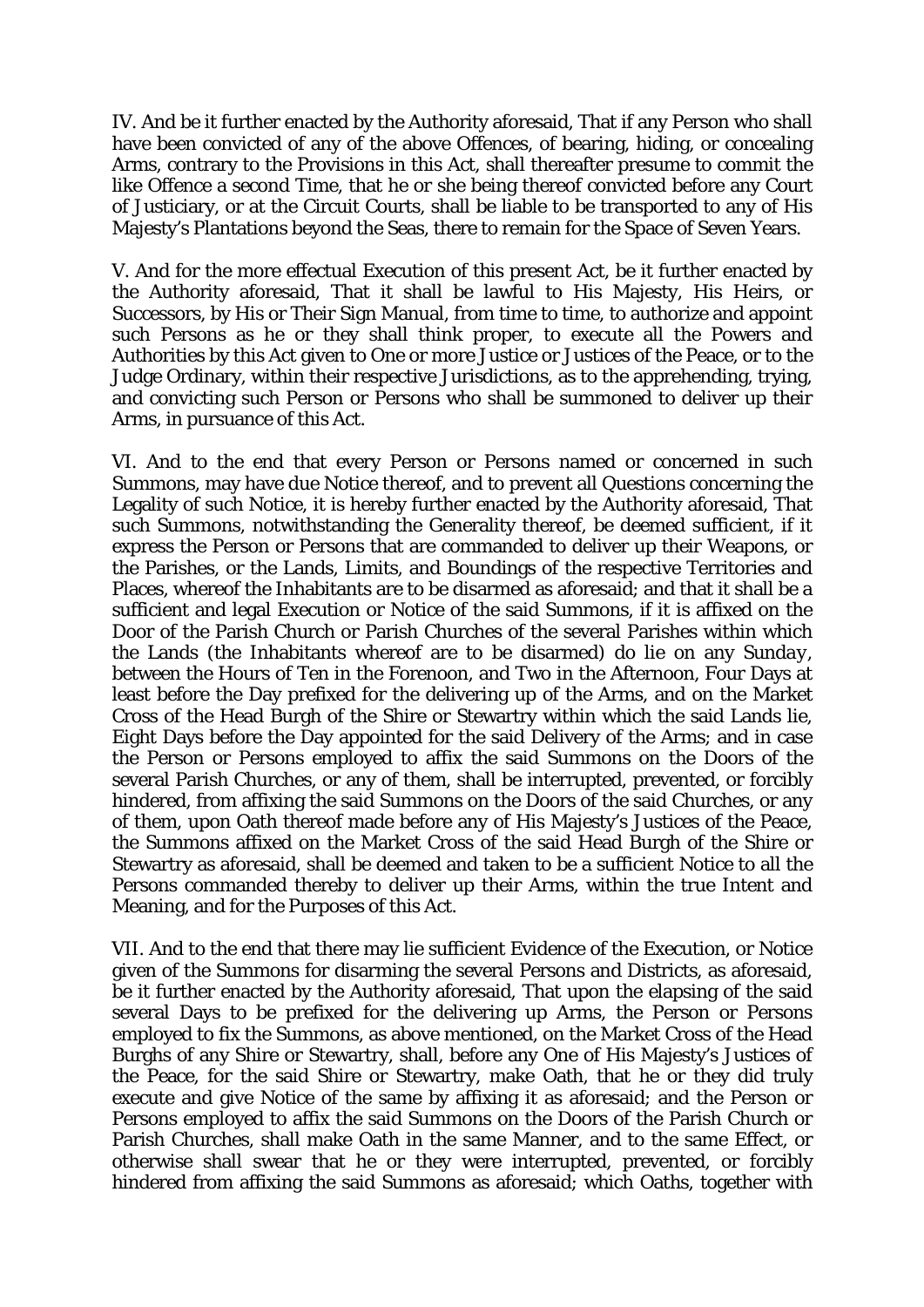Copies or Duplicates of the Summons, to which they severally relate, shall be delivered to the Sheriff or Steward Clerk of the several Shires or Stewartries, within which the Persons intended to be disarmed do live or reside, who shall enter the same in Books, which he and they is and are hereby required to keep for that Purpose; and the said Books in which the Entries are so made, or Extracts out of the same, under the Hand of the Sheriff or Steward Clerk, shall be deemed and taken to be full and complete Evidence of the Execution of the Summons, in order to the Conviction of the Persons who shall neglect or refuse to comply with the same.

VIII. And be it further enacted by the Authority aforesaid, That if any such Sheriff or Steward Clerk neglect or refuse to make such Entry as is above mentioned, or shall refuse to exhibit the Books containing such Entries, or to give Extracts of the same, being thereto required by any Person or Persons who shall carry on any Prosecutions, in pursuance of this Act, the Clerk so neglecting or refusing shall forfeit his Office, and shall likewise be fined in the Sum of Fifty Pounds Sterling; to be recovered upon a summary Complaint before the Court of Session, for the Use of His Majesty, His Heirs, or Successors.

IX. And be it further enacted by the Authority aforesaid, That it shall and may be lawful to and for the Lord Lieutenant of any of the Shires aforesaid, or the Person or Persons authorized by His Majesty, His Heirs, or Successors, as aforesaid, to summon the Person or Persons aforesaid to deliver up his or their Arms, in manner above mentioned, or to and for any One Justice of the Peace of the respective Shires above mentioned, or to the Judge Ordinary within their respective Jurisdictions, or to such Person or Persons as shall be authorized by His Majesty, His Heirs, or Successors, for trying Offences against this Act, to authorize and appoint such Person or Persons as they shall think *fit,* to apprehend all such Person or Persons as may be found within the Limits foresaid, having or wearing any Arms, or warlike Weapons, contrary to Law, and forthwith to carry him or them to some sure Prison, in order to their being proceeded against according to Law.

X. And be it further enacted by the Authority aforesaid, That it shall and may be lawful to and for His Majesty, His Heirs, and Successors, by Warrant under His or Their Royal Sign Manual, and also to and for the Lord Lieutenant of any of the Shires aforesaid, or the Person or Persons authorized by His Majesty, to summon the Person or Persons aforesaid to deliver up their Arms, or any One or more Justices of the Peace, by Warrant under his or their Hands, to authorize and appoint any Person or Persons to enter into any House or Houses, within the Limits aforesaid, either by Day or by Night, and there to search for and to seize all such Arms as shall be found contrary to the Direction of this Act.

XI. Provided, That if the above mentioned Search shall be made in the Night-Time, that is to say, between Sun setting and Sun rising, it shall be made in the Presence of a Constable, or of some Person particularly to be named for that Purpose in the Warrant for such Search; and if any Persons, to the Number of Five or more, shall at any time assemble together to obstruct the Execution of any Part of this Act, it shall and may be lawful to and for every Lord Lieutenant. Deputy Lieutenant, or Justice of the Peace where such Assembly shall be; and also to and for every Peace Officer within any such Shire, Stewartry, City, Burgh, or Place where such Assembly shall be; and likewise to and for all and every such other Person or Persons, as by His Majesty, His Heirs, or Successors, shall be authorized and appointed in that Behalf as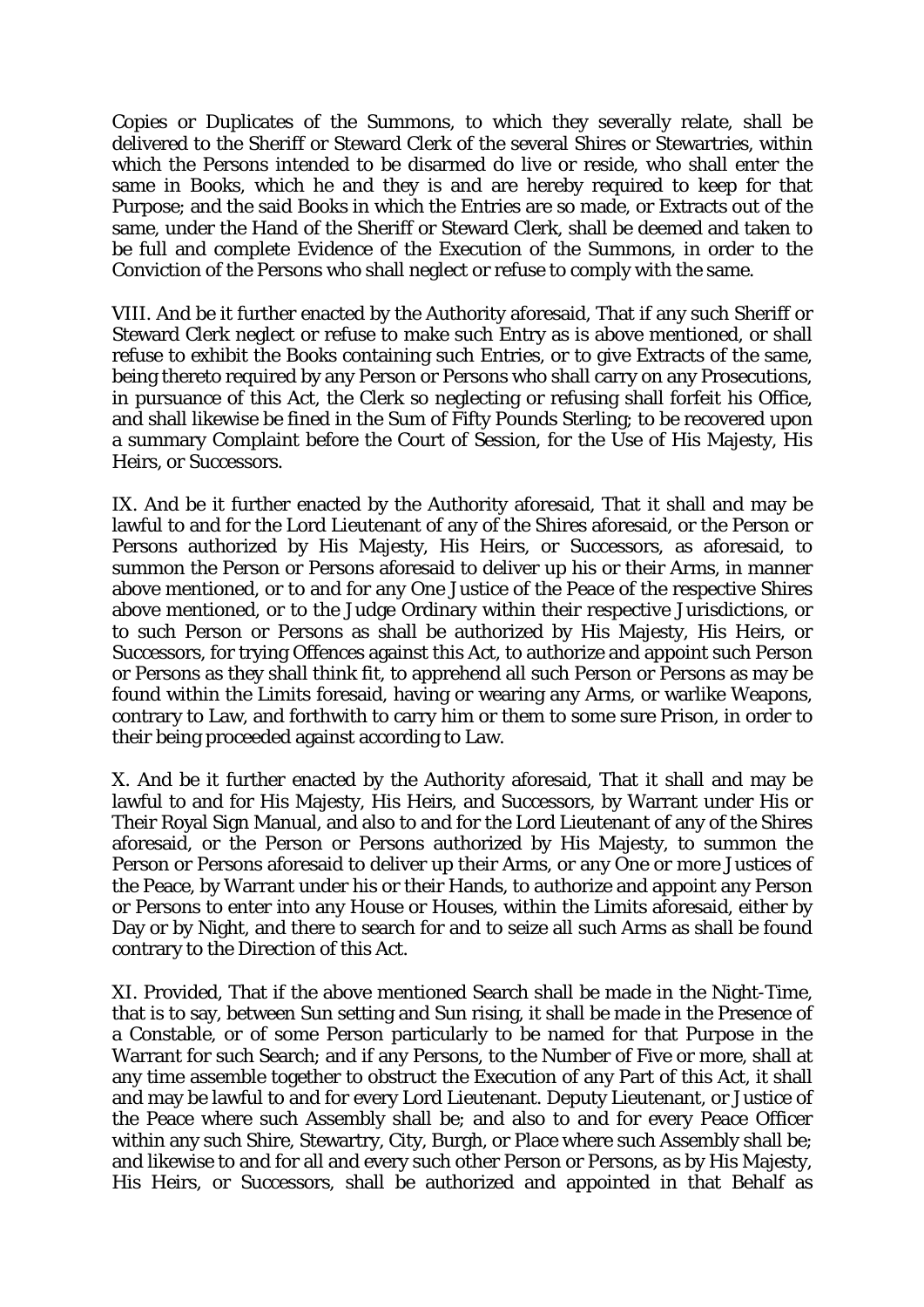aforesaid, to require the Aid and Assistance of the forces of His Majesty, His Heirs, or Successors, by applying to the Officer commanding the said Forces (who is hereby authorized, impowered, and commanded to give such Aid and Assistance accordingly) to suppress such unlawful Assembly, in order to the putting this Act in due Execution; and also to seize, apprehend, and disarm, and they are hereby required to seize, apprehend, and disarm such Persons so assembled together, and forthwith to carry the Persons so apprehended before One or more of His Majesty's Justices of the Peace of the Shire or Place where such Persons shall be so apprehended, in order to their being proceeded against, for such their Offences, according to Law; and if the persons so unlawfully assembled, or any of them, or any other Person or Persons summoned to deliver up his or their Arms in pursuance of this Act, shall happen to be killed, maimed or wounded in the dispersing, seizing, and apprehending, or in the endeavouring to disperse, seize, or apprehend, by reason of their resisting the Persons endeavouring to disperse, seize, and apprehend them; then all and every such Lord Lieutenant, Deputy Lieutenant, Justice or Justices of the Peace, or any Peace Officer or Officers, and all and every Person or Persons, authorized and appointed by His Majesty, His Heirs, or Successors, in that Behalf, as aforesaid, and all Persons aiding and assisting to him, them, or any of them, shall be freed, discharged, and indemnified, as well against the King's Majesty, His Heirs, and Successors, as against all and every other person and persons of, for, or concerning the killing, maiming, or wounding any such Person or Persons so unlawfully assembled, that shall be so killed, maimed, or wounded as aforesaid.

XII. And be it further enacted by the Authority aforesaid, That if any Action, Civil or Criminal, shall be brought before any Court whatsoever, against any Person or Persons for what he or they shall lawfully do in pursuance or Execution of this Act, such Court shall allow the Defendant the Benefit of the Discharge and Indemnity above provided, and shall further decern the Pursuer to pay to the Defender the full and real Expences that he shall be put to by such Action or Prosecution.

XIII. Provided nevertheless, and be it enacted by the Authority aforesaid, That no Peers of this Realm, nor their Sons, nor any Members of Parliament, nor any Person or Persons, who, by the Act above recited of the First Year of His late Majesty, were allowed to have or carry Arms, shall by virtue of this Act be liable to be summoned to deliver up their Arms, or warlike Weapons; nor shall this Act, or the above recited Act, be construed to extend to exclude or hinder any Person, whom his Majesty, His Heirs, or Successors, by Licence under His or Their Sign Manual, shall permit to wear Arms, or who shall be licenced to wear Arms, by any Writing or Writings under the Hand and Seal, or Hands and Seals of any Person or Persons authorized by His Majesty, His Heirs, or Successors, or give such Licence from keeping, bearing, or wearing such Arms, and warlike Weapons, as in such Licence or Licences shall for that Purpose be particularly specified.

XIV. And to the end that no Persons may be discouraged from delivering up their Arms, from the Apprehension of the Penalties and Forfeitures which they may have incurred, through their neglecting to comply with the Directions of the said Act of the First Year of His late Majesty's Reign, be it further enacted by the Authority aforesaid, That from and after the Time of affixing any such Summons as aforesaid, no Person or Persons residing within the Bounds therein mentioned, shall be sued or prosecuted for his or their having, or having had, bearing, or having borne Arms, at any Time before the several Days to be prefixed or limited by Summons as aforesaid,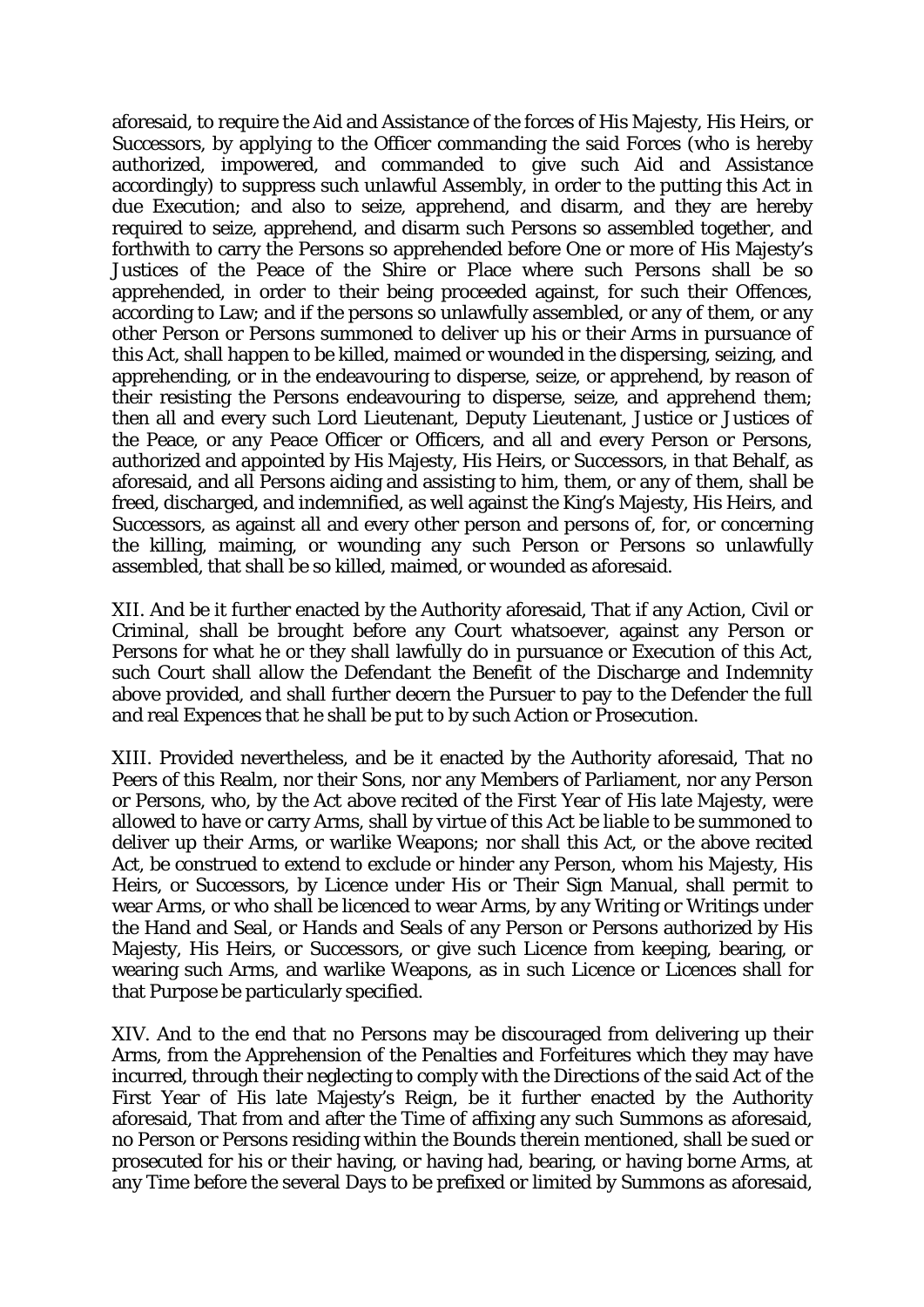for the respective Persons and Districts to deliver up their Arms; but if any Person or Persons shall refuse or neglect to deliver up their Arms in Obedience to such Summons as aforesaid, or shall afterwards be found in Arms, he and they shall be liable to the Penalties and Forfeitures of the Statute above recited, as well as to the Penalties of this present Act.

XV. And be it further enacted by the Authority aforesaid, That One Moiety of the Penalties imposed by this Act with respect to which no other Provision is made, shall be to the Informer or Informers; and the Other Moiety shall be at the Disposal of the Justices of the Peace, Judge Ordinary, or other Person authorized by His Majesty as aforesaid, before whom such Conviction shall happen, provided the same be applied towards the Expence incurred in the Execution of this Act.

XVI. And be it further enacted by the Authority aforesaid, That the above Provisions in this Act shall continue in Force for Seven Years, and from thence to the End of the next Session of Parliament, and no longer.

XVII. And be it further enacted by the Authority aforesaid, That from and after the First Day of *August,* One thousand seven hundred and forty seven, no Man or Boy, within that part of *Great Britain* called *Scotland,* other than such as shall be employed as Officers and Soldiers in His Majesty's Forces, shall, on any Pretence whatsoever, wear or put on the Clothes commonly called *Highland Clothes* (that is to say) the Plaid, Philebeg, or little Kilt, Trowse, Shoulder Belts, or any Part whatsoever of what peculiarly belongs to the Highland Garb; and that no Tartan, or partycoloured Plaid or Stuff shall be used for Great Coats, or for Upper Coats; and if any such Person shall presume after the said First Day of *August,* to wear or put on the aforesaid Garments, or any Part of them, every such Person so offending, being convicted thereof by the Oath of One or more credible Witness or Witnesses before any Court of Justiciary, or any One or more Justices of the Peace for the Shire or Stewartry, or Judge Ordinary of the Place where such Offence shall be committed, shall suffer Imprisonment, without Bail, during the Space of Six Months, and no longer; and being convicted for a second Offence before a Court of Justiciary, or at the Circuits, shall be liable to be transported to any of His Majesty's Plantations beyond the Seas, there to remain for the Space of Seven Years.

XVIII. And whereas by an Act made in this Session of Parliament, intituled, *An Act to indemnify such Persons as have acted in Defence of His Majesty's Person and Government, and for the Preservation of the publick Peace of this Kingdom during the Time of the present unnatural Rebellion, and Sheriffs and others who have suffered Escapes, occasioned thereby*, *from vexatious Suits and Prosecutions*, it is enacted, That all personal Actions and Suits, Indictments, Informations, and all Molestations, Prosecutions, and Proceedings whatsoever, and Judgments thereupon, if any be, for or by reason of any Matter or Thing advised, commanded, appointed, or done during the Rebellion, until the Thirtieth Day of *April*, in the Year of our Lord One thousand seven hundred and forty six, in order to suppress the said unnatural Rebellion, or for the Preservation of the publick Peace, or for the Service of Safety to the Government, shall be discharged and made void: And whereas it is also reasonable, that Acts done for the publick Service, since the said Thirtieth Day of *April*, though not justifiable by the strict Forms of Law, should be justified by Act of Parliament; be it enacted by the Authority aforesaid, That all personal Actions and Suits, Indictments and Informations, which have been or shall be commenced or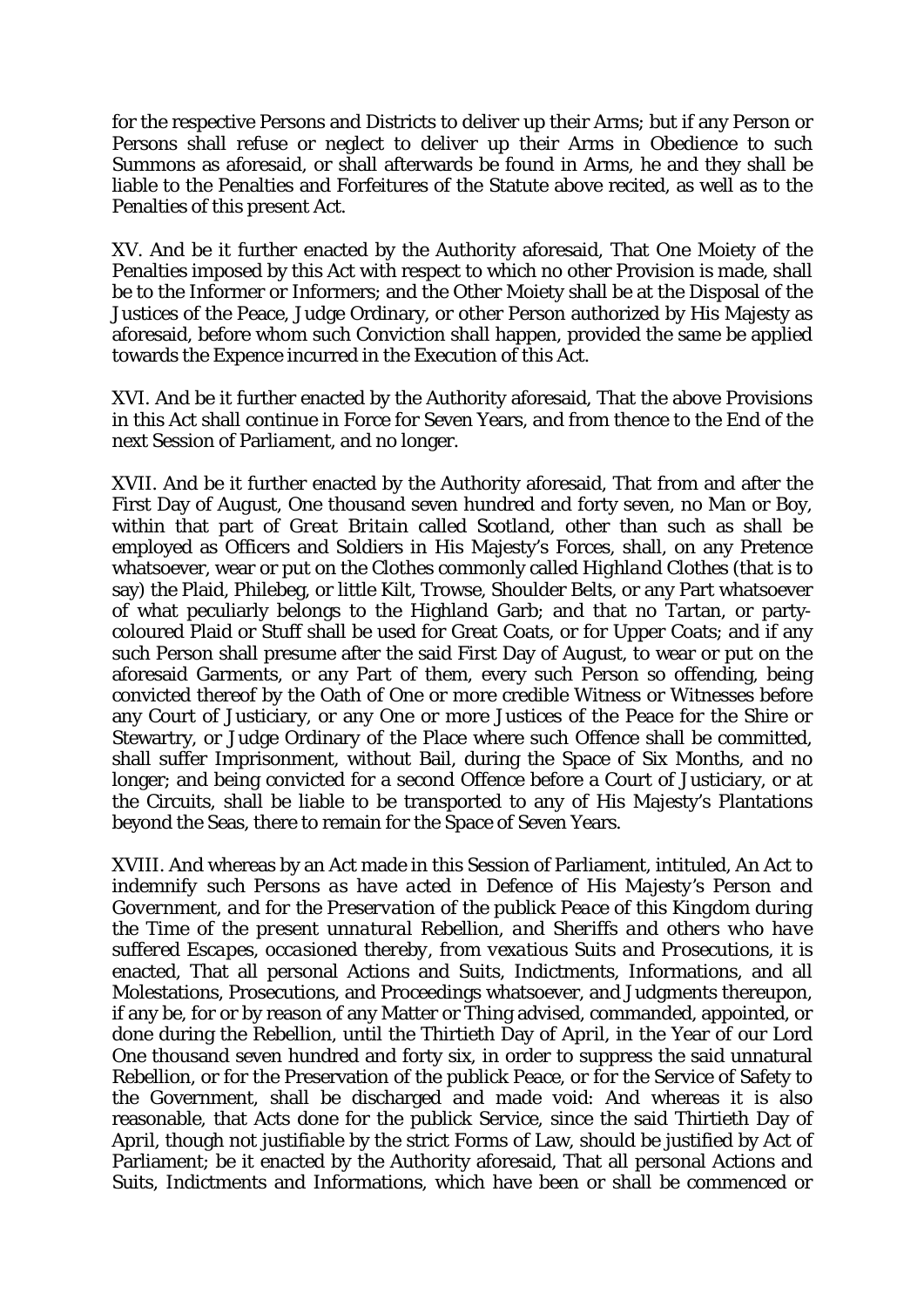prosecuted, and all Molestations, Prosecutions, and Proceedings whatsoever, and Judgments thereupon, if any be, for or by reason of any Act, Matter, or Thing advised, commanded, appointed, or done before the Twenty fifth Day of *July*, in the Year of our Lord One thousand seven hundred and forty six, in order to suppress the said unnatural Rebellion, or for the Preservation of the publick Peace, or for the Safety or Service of the Government, shall be discharged and made void; and that every Person, by whom any such Act, Matter, of Thing shall have been so advised, commanded, appointed, or done for the Purposes aforesaid, or any of them, before the said Five and twentieth Day of *July*, shall be freed, acquitted, and indemnified, as well against the King's Majesty, His Heirs, and Successors, as against all and every other Person and Persons; and that if any Action or Suit hath been Or shall be commenced or prosecuted, within that Part of *Great Britain* called *England*, against any Person for any such Act, Matter, or Thing so advised, commanded, appointed, or done for the Purposes aforesaid, or any of them, before the said Twenty fifth Day of *July*, he or she may plead the General Issue, and give this Act and the special Matter in Evidence; and if the Plaintiff or Plaintiffs shall become nonsuit, or forbear further Prosecution, or suffer Discontinuance; or if a Verdict pass against such Plaintiff or Plaintiffs, the Defendant or Defendants shall recover his, her, or their Double Costs, for which he, she, or they shall have the like Remedy, as in Cases where Costs by Law are given to Defendants; and if such Action or Suit hath been or shall be commenced or prosecuted in that Part of *Great Britain* called *Scotland*, the Court, before whom such Action or Suit hath been or shall be commenced or prosecuted, shall allow to the Defender the Benefit of the Discharge and Indemnity above provided, and shall further decern the Pursuer to pay to the Defender the full and real Expences that he or she shall be put to by such Action or Suit.

XIX. And whereas by an Act passed in the Sixth Year of Her late Majesty Queen *Anne,* intituled, *An Act for rendering the Union of the Two Kingdoms more entire and complete;* it is, among other Things, enacted, That Circuit Courts shall be holden in that Part of the United Kingdom called *Scotland,* in Manner, and at the Places mentioned in the said Act: And whereas by the late unnatural Rebellion, the Course of Justice in *Scotland* has been so interrupted, as rendered it impracticable to give up and transmit Presentments, in such due Time as Prosecutions might thereupon commence, before the Northern Circuit, to be holden in *May* this present Year, whereby there appeared a Necessity of superseding the said Circuit; be it therefore enacted by the Authority aforesaid, That the Judges of the Court of Justiciary, and all and every other Person and Persons therein concerned, are hereby indemnified for their not performing the said Circuit, as by the forecited Act they were obliged to do; any thing in the same Act, or in any other Law or Statute to the contrary notwithstanding.

XX. And whereas a Doubt hath arisen with respect to the Shire of *Dunbartain,* what Part thereof was intended to be disarmed by the First recited Act made in the First Year of His late Majesty King *George,* and intended to be carried into further Execution by the present Act; be it enacted by the Authority aforesaid, That such Parts of the said Shire of *Dunbartain* as ly upon the East, West, and North Sides of *Lochlomond,* to the Northward of that Point where the Water of *Leven* runs from *Lochlomond,* are and were intended to be disarmed by the aforesaid Act and are comprehended and subject to the Directions of this Act.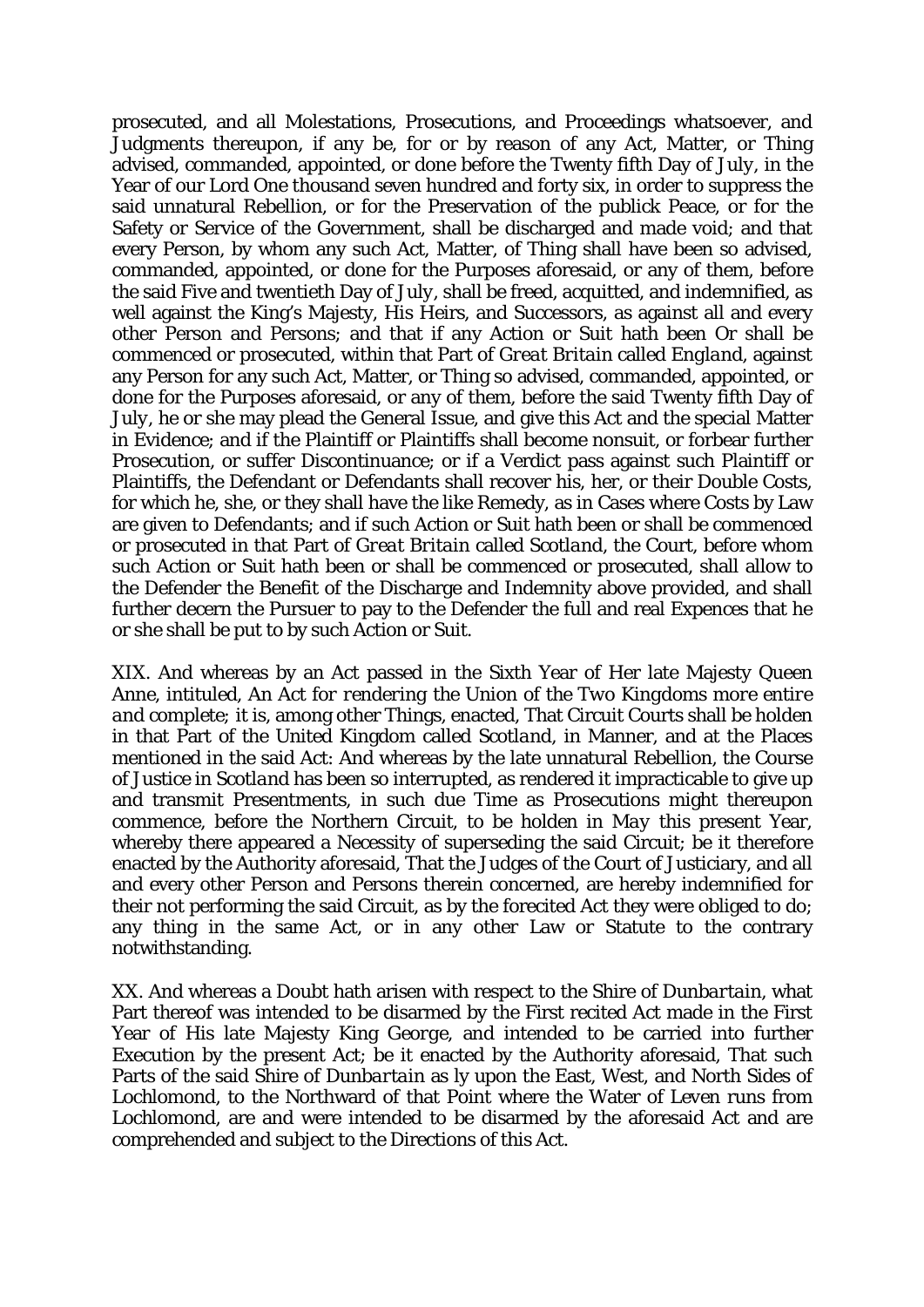XXI. And whereas it is of great Importance to prevent the rising Generation being educated in disaffected or rebellious Principles, and although sufficient Provision is already made by Law for the due Regulation of the Teachers in the Four Universities, and in the publick Schools authorized by Law in the Royal Burghs and Country Parishes in *Scotland,* it is further necessary, That all Persons who take upon them to officiate as Masters or Teachers in Private Schools, in that Part of *Great Britain*  called *Scotland,* should give Evidence of their good Affection to His Majesty's Person and Government; be it therefore enacted by the Authority aforesaid, That from and after the First Day of *November,* in the Year of our Lord One thousand seven hundred and forty six, it shall not be lawful for any Person in Scotland to keep a Private School for Teaching *English, Latin, Greek,* or any Part of Literature, or to officiate as a Master or Teacher in such School, or any School for Literature, other than those in the Universities, or Established in the respective Royal Burghs by Publick Authority, or the Parochial Schools settled according to Law, or the Schools maintained by the Society in *Scotland* for propagating Christian Knowledge, or by the General Assemblies of the Church of *Scotland,* or Committees thereof, upon the Bounty granted by His Majesty, until the Situation and Description of such Private Schools be first entered and registered in a Book, which shall be provided and kept for that Purpose by the Clerks of the several Shires, Stewartries, and Burghs in *Scotland,* together with a Certificate from the proper Officer, of every such Master and Teacher having qualified himself, by taking the Oaths appointed by Law to be taken by Persons in Offices of publick Trust in *Scotland;* and every such Master and Teacher of a Private School shall be obliged, and is hereby required, as often as Prayers shall be said in such School, to pray, or cause to be prayed for, in express words, His Majesty, His Heirs, and Successors, by Name, and for all the Royal Family; and if any Person shall, from and after the said First Day of *November,*  presume to enter upon, or exercise the Function or Office of a Master or Teacher of any such Private School as shall not have been registered in Manner herein directed, or without having first qualified himself, and caused the Certificate to be registered as above mentioned; or in case he shall neglect to pray for His Majesty by Name, and all the Royal Family, or to cause them to be prayed for as herein directed; or in case he shall resort to, or attend Divine Worship in any Episcopal Meeting-house not allowed by the Law, every Person so offending in any of the Premisses, being thereof lawfully convicted before any Two or more of the Justices of the Peace, or before any other Judge competent of the Place summarily, shall, for the first Offence, suffer Imprisonment for the Space of Six Months; and for the Second, or any subsequent Offence, being thereof lawfully convicted before the Court of Justiciary, or in any of the Circuit Courts, shall be adjudged to be transported, and accordingly shall be transported to some of his Majesty's Plantations in *America* for Life; and in case any Person adjudged to be so transported shall return into, or be found in *Great Britain,*  then every such Person shall suffer Imprisonment for Life.

XXII. And be it further enacted by the Authority aforesaid, That if any Parent or Guardian shall put a Child or Children under his care to any Private School that shall not be registered according to the Directions of this Act, or whereof the principal Master or Teacher shall not have registered the Certificate of his having qualified himself as herein directed, every such Parent or Guardian so offending, and being thereof lawfully convicted before any Two or more Justices of Peace, or before any other Judge competent of the Place summarily, shall, for the First Offence be liable to suffer Imprisonment by the Space of Three Months; and for the Second, or any subsequent Offence, being thereof lawfully convicted before the Court of Justiciary,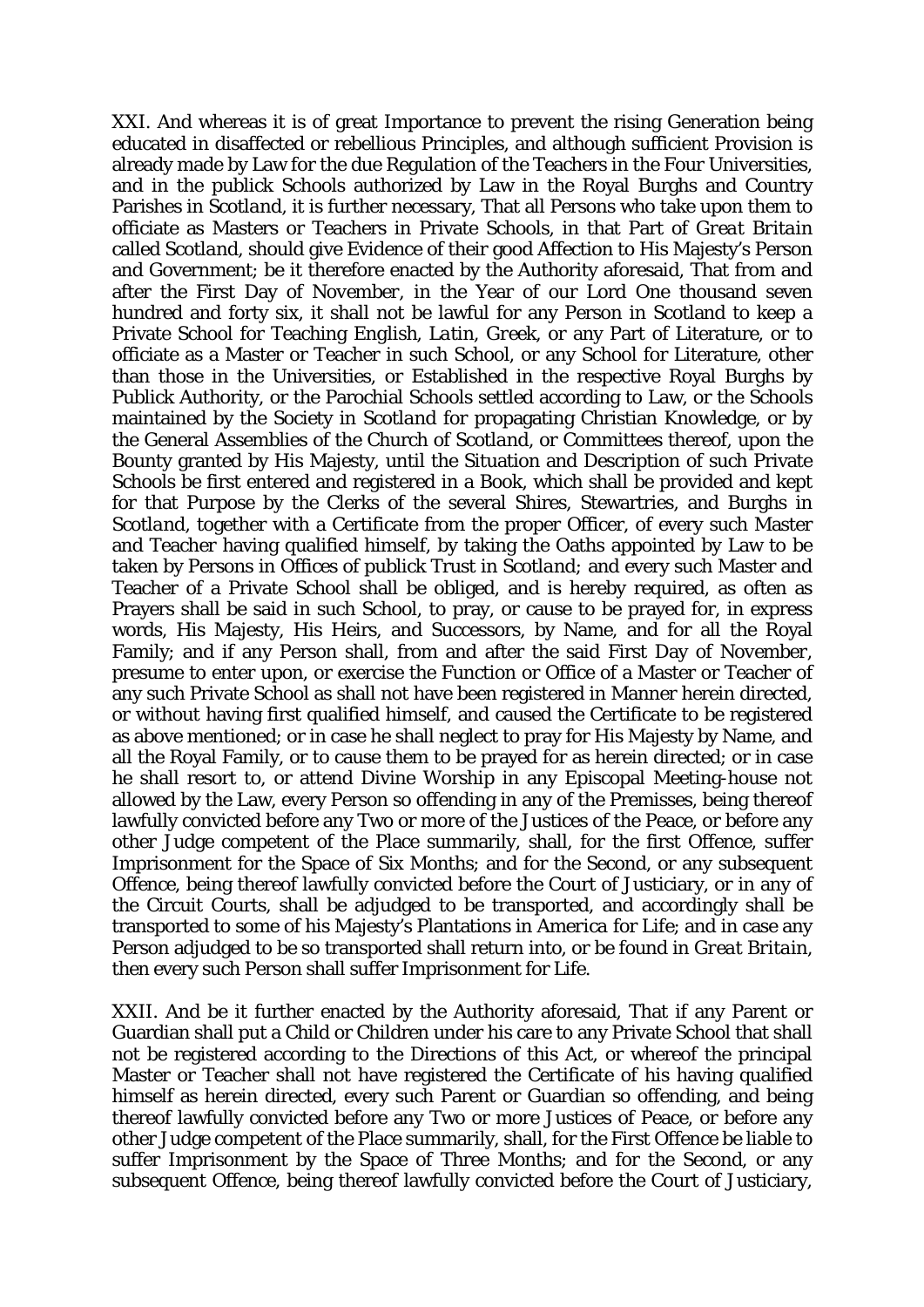or in any of the Circuit Courts, shall suffer Imprisonment for the Space of Two Years from the Date of such Conviction.

XXIII. And whereas by an Act passed in the Parliament of *Scotland,* in the Year of our Lord One thousand six hundred and ninety three, all Chaplains in Families, and Governours and Teachers of Children and Youth, were obliged to take the Oaths of Allegiance and Assurance therein directed; and there may be some Doubt, whether by the Laws, as they stand at present, they are obliged to take the Oaths appointed to be taken by Persons in Offices of publick Trust in *Scotland:* Therefore be it enacted by the Authority aforesaid, That from and after the First Day of *November,* in the Year of our Lord One thousand seven hundred and forty six, no Person shall exercise the Employment, Function, or Service of a Chaplain, in any Family in that Part of *Great Britain.* called *Scotland,* or of a Governor, Tutor, or Teacher of any Child, Children, or Youth, residing in *Scotland,* or in Parts beyond the Seas, without first qualifying himself, by taking the Oaths, appointed by Law to be taken by Persons in Offices of publick Trust, and causing a Certificate of his having done so to be entered or registered in a Book to be kept for that Purpose by the Clerks of the Shires, Stewartries, or Burghs in *Scotland,* where such Persons shall reside; or in case of any such Governor, Tutor, or Teacher of any such Child, Children, or Youth, acting in Parts beyond the Seas, then in a Book to be kept for that Purpose by the Clerk of the Shire, Stewartry, or Burgh where the Parent or Guardian of such Child, Children, or Youth shall reside. And if any Person, from and after the said First Day of *November,*  shall presume to exercise the Employment, Function, or Service of Chaplain, in any Family in *Scotland,* or of a Governor or Teacher of Children or Youth, as aforesaid, without having taken the said Oaths, and caused the Certificate of his having duly taken the same, to be registered, as is above directed; every Person so offending, being thereof lawfully convicted before any Two or more Justices of Peace, or before any other Judge Competent of the Place summarily, shall for the First Offence, suffer Imprisonment by the Space of Six Months; and for the Second, or any subsequent Offence, being thereof lawfully convicted before the Court of Justiciary, or in any of the Circuit Courts, shall be adjudged to be banished from *Great Britain* for the Space of Seven Years.

XXIV. Provided always, That it shall be lawful for every Chaplain, Schoolmaster, Governour, Tutor, or Teacher of Youth who is of the Communion of the Church of Scotland, instead of the Oath of Abjuration appointed by Law to be taken by Persons in Offices Civil or Military, to take the Oath directed to be taken by Preachers and Expectants in Divinity of the established Church of *Scotland,* by an Act passed in the Fifth Year of the Reign of King *George,* the First, intituled, *An Act for making more effectual the Laws appointing the Oaths for Security of the Government to be taken by Ministers and Preachers in Churches and Meeting-houses in Scotland;* and a Certificate of his having taken that Oath shall, to all Intents and Purposes, be as valid and effectual as the Certificate of his having taken the Oath of Abjuration above mentioned; and he shall be as much deemed to have qualified himself according to Law, as if he had taken the Abjuration appointed to be taken by Persons in Civil Offices.

XXV. And be it further enacted, That from and after the said First Day of *November,*  no Person within *Scotland* shall keep or entertain any Person or Chaplain in any Family, or as Governor, Tutor, or Teacher of any Child, Children, or Youth, unless the certificate of such Person's having taken the Oaths to His Majesty be duly registered